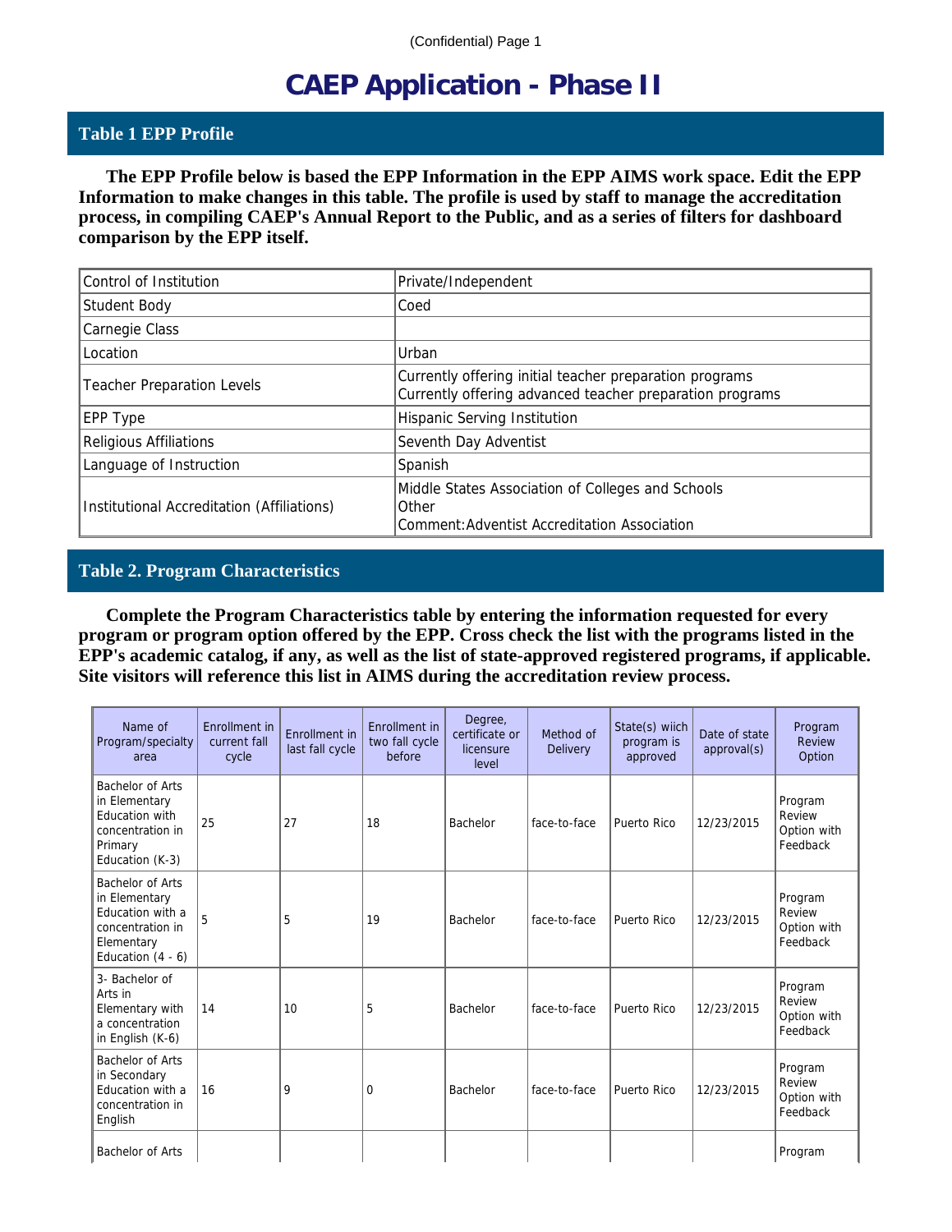| in Secondary<br>Education with a<br>concentration in<br>Biology                                       | 5  | 0              | $\mathbf 0$ | Bachelor | face-to-face  | Puerto Rico | 12/23/2015 | Review<br>Option with<br>Feedback            |
|-------------------------------------------------------------------------------------------------------|----|----------------|-------------|----------|---------------|-------------|------------|----------------------------------------------|
| Bachelor of Arts<br>in Secondary<br>Education with a<br>concentration in<br>History                   | 10 | 10             | $\mathbf 0$ | Bachelor | face-to-facel | Puerto Rico | 12/23/2015 | Program<br>Review<br>Option with<br>Feedback |
| Bachelor of Arts<br>in Secondary<br>Education with a<br>concentration in<br><b>Mathematics</b>        | 6  | 6              | $\mathbf 0$ | Bachelor | face-to-face  | Puerto Rico | 12/23/2015 | Program<br>Review<br>Option with<br>Feedback |
| Bachelor of Arts<br>in Secondary<br>Education with a<br>concentration in<br>Spanish                   | 10 | 10             | $\mathbf 0$ | Bachelor | face-to-face  | Puerto Rico | 12/23/2015 | Program<br>Review<br>Option with<br>Feedback |
| Bachelor of Arts<br>in Secondary<br>Education with a<br>concentration in<br>Religion                  | 11 | $\overline{7}$ | $\mathbf 0$ | Bachelor | face-to-face  | Puerto Rico | 12/23/2015 | Program<br>Review<br>Option with<br>Feedback |
| Bachelor of Arts<br>in Education with<br>a concentration<br>in Physical<br>Education (K-12)           | 16 | 17             | 22          | Bachelor | face-to-face  | Puerto Rico | 12/23/2015 | Program<br>Review<br>Option with<br>Feedback |
| Bachelor of Arts<br>in Special<br>Education with an<br>Emphasis in<br>Learning<br><b>Disabilities</b> | 13 | 15             | 13          | Bachelor | face-to-face  | Puerto Rico | 12/23/2015 | Program<br>Review<br>Option with<br>Feedback |

## **Table 3: The accredtation Plan for Programs by Site of Operation**

 **Complete the Accreditation Plan by entering the information requested for all EPP's sites, including those outside of the main campus or administrative headquarters, and the programs offered at each site that will be included in the EPP's accreditation review. This information, in combination with the table of program characteristics, is used by CAEP staff and site visit team leads to plan the site visit, including the sites that will be visited by site team members.**

| Geographic Site(s)<br>administered by the EPP                                                     | Program offered at each<br>site | Is the program to be<br>included in Accreditation<br>review? (Y or N) | Is the program approved<br>by state in which program<br>is offered? (Y or N or<br>approval not reuguired) | Notes/Comments |
|---------------------------------------------------------------------------------------------------|---------------------------------|-----------------------------------------------------------------------|-----------------------------------------------------------------------------------------------------------|----------------|
| Bachelor of Arts in<br>Elementary Education with<br>a concentration in Primary<br>Education (K-3) | Main Campus                     | Υ                                                                     |                                                                                                           |                |
| Bachelor of Arts with a<br>concentration in<br>Elementary Education (4-<br>6)                     | Main Campus                     | Υ                                                                     |                                                                                                           |                |
| Bachelor of Arts in<br>Elementary with a<br>concentration in English<br>$(K-6)$                   | Main Campus                     | Υ                                                                     |                                                                                                           |                |
| Bachelor of Arts in<br>Secondary Education with<br>a concentration in English                     | Main Campus                     | Υ                                                                     | $\checkmark$                                                                                              |                |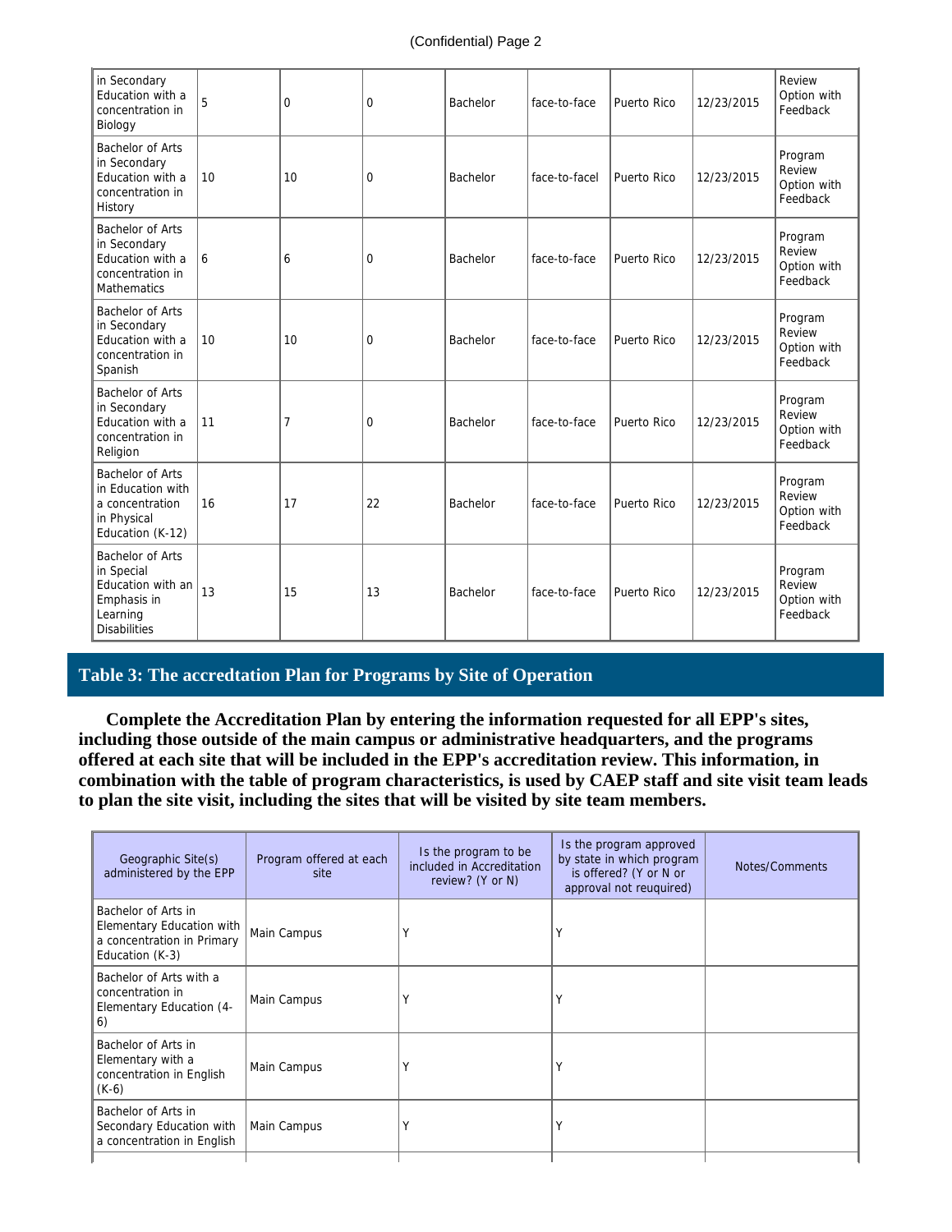| Bachelor of Arts in<br>Secondary Education with<br>a concentration in Biology                   | Main Campus | Υ | Υ |  |
|-------------------------------------------------------------------------------------------------|-------------|---|---|--|
| Bachelor of Arts in<br>Secondary Education with<br>a concentration in History                   | Main Campus | Υ | Υ |  |
| Bachelor of Arts in<br>Secondary Education with<br>a concentration in<br><b>Mathematics</b>     | Main Campus | Υ | Υ |  |
| Bachelor of Arts in<br>Secondary Education with<br>a concentration in Spanish                   | Main Campus | Υ | Υ |  |
| Bachelor of Arts in<br>Secondary Education with<br>a concentration in Religion                  | Main Campus | Υ | Υ |  |
| Bachelor of Arts in<br>Education with a<br>concentration in Physical<br>Education (K-12)        | Main Campus | Υ | Υ |  |
| Bachelor of Arts in Special<br>Education with an<br>Emphasis in Learning<br><b>Disabilities</b> | Main Campus | Υ | Υ |  |

# **Table 4. Clinical Educator Qualification Table**

 **Complete the Clinical Educator Qualifications table by providing information for each of the EPP's clinical educators.**

| Name            | Highest degree<br>earned | Field or specialty<br>area of highest<br>degree               | Program<br>Assignment(s)                                                 | Teaching<br>assignment or role<br>within the<br>program(s)                                | P-12 certificates<br>or licensures held                                                                                        | P-12 experiences<br>including teaching<br>or administration<br>dates of<br>engagement in<br>these roles                                                                                                                                                                                                                 |
|-----------------|--------------------------|---------------------------------------------------------------|--------------------------------------------------------------------------|-------------------------------------------------------------------------------------------|--------------------------------------------------------------------------------------------------------------------------------|-------------------------------------------------------------------------------------------------------------------------------------------------------------------------------------------------------------------------------------------------------------------------------------------------------------------------|
| Lamboy, Maritza | Ed D                     | Education<br>curriculum &<br>Instruction                      | <b>BA Secondary</b><br><b>Education /Biology</b>                         | Dean of the EPP,<br>teaching<br>foundation,<br>professional &<br>concentration<br>courses | Science Teacher<br>Certificate Biology<br>Teacher<br>Certificate Director<br>(k-12) Certificate                                | Classroom teacher<br>in secondary<br>Science from 1992<br>- 2001 Assitant<br>Academic<br>Supervisor from<br>1997 - 2001<br>School director<br>from 2001 - 2010<br>Dean of Education<br>School from 2011<br>to present                                                                                                   |
| Marquez, Adabel | MA                       | Education<br>curriculum &<br>Instruction/Special<br>Education | Special Education<br>with Emphasis in<br>Learning<br><b>Disabilities</b> | EPP teaching<br>concentration<br>courses                                                  | <b>Special Education</b><br>Curriculum<br>Specialist in<br><b>Special Education</b><br><b>Special Education</b><br>Facilitator | Special Education<br>Facilitator from<br>2008 to present<br>Classroom teacher<br>in Elementary<br>Education from<br>2006 - 2007<br>Special Education<br>Consultant from<br>1996 - 1998<br>Classroom teacher<br>in Elementary<br>Education from<br>1990 - 1994<br>Classroom teacher<br>- Secondary/<br>Spanish from 1988 |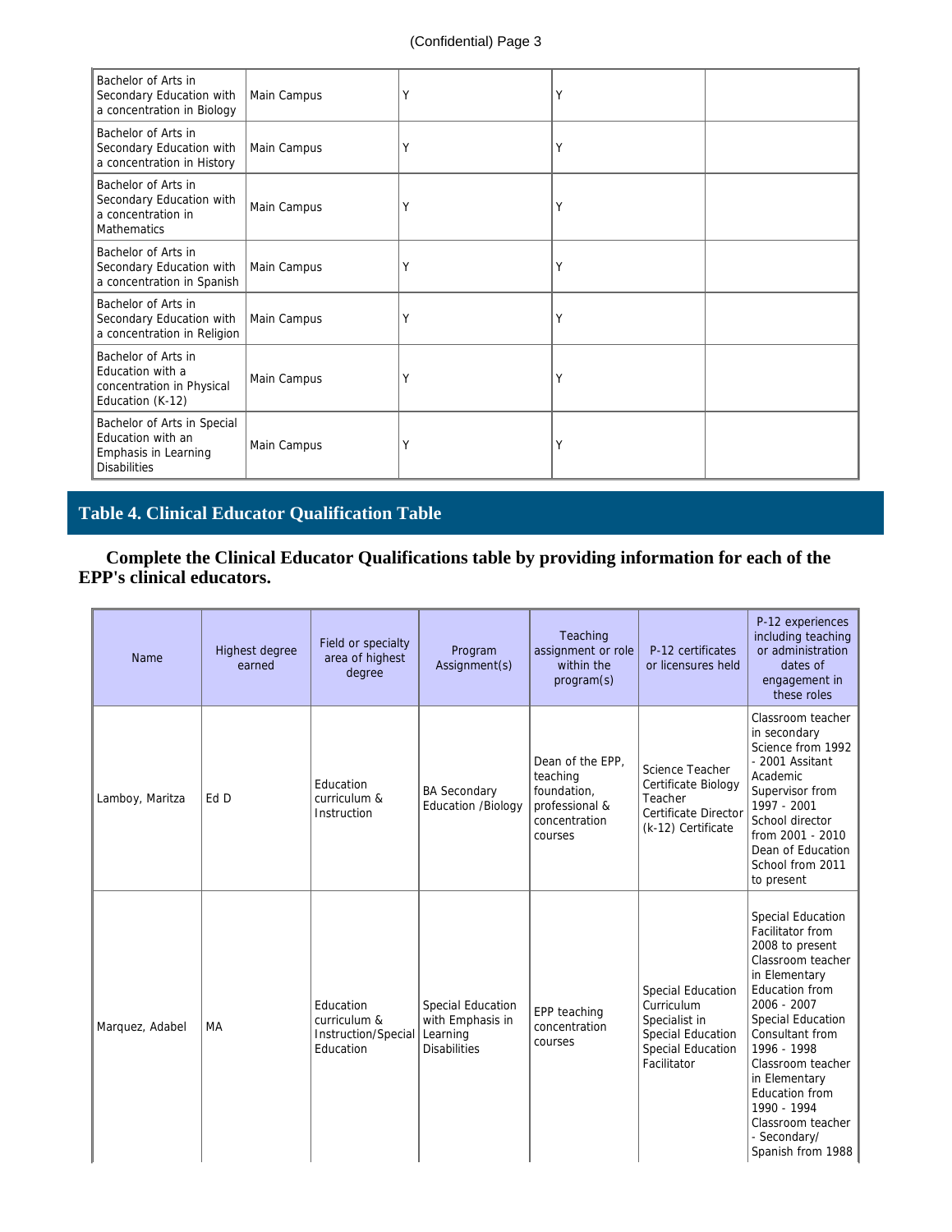|                    |                                |                                                                 |                                                                                   |                                                                           |                                                                                                              | $-1990$                                                                                                                                                                                                                                                    |
|--------------------|--------------------------------|-----------------------------------------------------------------|-----------------------------------------------------------------------------------|---------------------------------------------------------------------------|--------------------------------------------------------------------------------------------------------------|------------------------------------------------------------------------------------------------------------------------------------------------------------------------------------------------------------------------------------------------------------|
| Graniela Segundo   | МA                             | Education<br>curriculum &<br>Instruction                        | <b>BA Physical</b><br>Education                                                   | EPP teaching<br>foundation,<br>professional &<br>concentration<br>courses | Physical Education<br>Teacher<br>Certificate School<br>health certificate                                    | Classroom teacher<br>in Elementary<br>from 1989 - 1990<br>Classroom teacher<br>in Secondary from<br>1974 - 1980                                                                                                                                            |
| Lorenzo, Carmen    | МA                             | Education<br>curriculum &<br>Instruction/<br>Spanish            | <b>Teacher Practicum</b><br>Coordinator                                           | EPP teaching<br>foundation,<br>professional &<br>concentration<br>courses | Spanish Teacher<br>Certificate                                                                               | Classroom teacher<br>Secondary/<br>Business &<br>Spanish from 2008<br>-2014 Classroom<br>teacher<br>Secondary/<br><b>Business &amp;</b><br>Spanish from 1999<br>- 2008 School<br>Office<br>Administrator from<br>1983 - 1999                               |
| Estévez, José      | МA                             | Education<br>curriculum &<br>Instruction/<br>Physical Education | Physical Education<br>Program                                                     | Swimming teacher                                                          | Physical Education<br>Teacher<br>Certificate                                                                 | Classroom teacher<br>1996 to present                                                                                                                                                                                                                       |
| Rodriguez, Merceli | МA                             | Education<br>curriculum &<br>Instruction                        | Professional<br>course of the EPP.                                                | EPP teaching<br>professional<br>courses                                   | k-3 Teacher<br>Certificate Special<br>education k-3<br>Teacher<br>Certificate ESL<br>Teacher<br>Certificate. | Classroom teacher<br>P-6 from 2008 -<br>2013                                                                                                                                                                                                               |
| Fernández, Pedro   | Ph D in Clinical<br>Psychology | Psychology                                                      | Psychology<br>teacher                                                             | EPP teaching<br>professional<br>courses                                   | None                                                                                                         | Classroom teacher<br>Secondary from<br>1980 - 1997                                                                                                                                                                                                         |
| Le Duc. Lori       | MA                             | Education<br>curriculum &<br>Instruction/ESL                    | BA ESL (k-6), BA<br>ESL Secondary (7 -<br>12) & ESL Program<br>Coordinator of EPP | EPP teaching<br>foundation,<br>professional &<br>concentration<br>courses | None                                                                                                         | Classroom teacher<br>1- 6 / ESL from<br>2002 - 2005<br>Classroom teacher<br>3er Inmersion<br>Homeroom all<br>subjects, except<br>spanish and music<br>from 2005 - 2011                                                                                     |
| Maduro, Milca      | Ed D                           | Education<br>curriculum &<br>Instruction                        | EPP professional<br>courses &<br>Accreditation<br>Coordinator                     | EPP teaching<br>professional<br>courses &<br>acreditation<br>coordinator  | None                                                                                                         | Classroom teacher<br>in Secondary/<br>History from 2004<br>- 2005 Classroom<br>teacher in<br>Elementary from<br>2001 - 2002<br>Classroom teacher<br>in Elementary<br>from 1993 - 1997<br>Classroom teacher<br>in Secondary/<br>History from 1987<br>- 1990 |
| Morán, Roberto     | Ph D in Clinical<br>Psychology | Psychology                                                      | Psychology<br>Teacher                                                             | EPP teaching<br>foundation<br>courses                                     | None                                                                                                         | Classroom teacher<br>in Secondary/<br>Bible & History<br>from 2009 - 2013                                                                                                                                                                                  |
| Olivencia, Yanitza | MA                             | Comercial<br>Education.<br>Distance Learning<br>& Technology    | EPP professional<br>courses                                                       | EPP teaching<br>professional<br>courses                                   | None                                                                                                         | None                                                                                                                                                                                                                                                       |
|                    |                                |                                                                 |                                                                                   |                                                                           |                                                                                                              | School director<br>from 2000-2001<br>Classroom teacher                                                                                                                                                                                                     |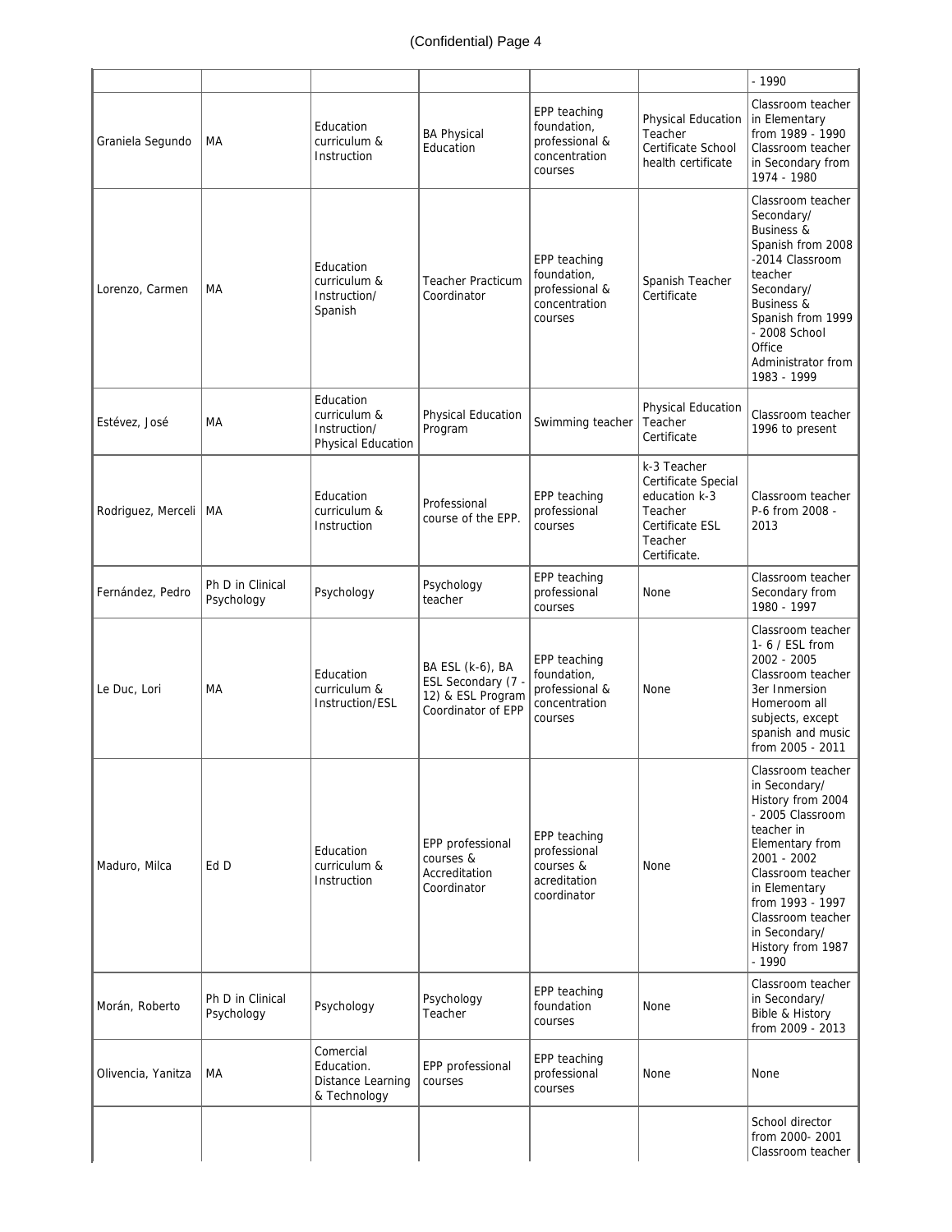| Pérez, Marilyn     | МA                             | Education<br>Administration &<br>Supervision                  | BA Elementary (k-<br>3)                                                  | EPP teaching<br>professional &<br>concentration<br>courses | None                                                                                                      | (P -k) all subjects<br>from 1996 - 2000<br>Classroom<br>Elementary<br>teacher from 1991<br>- 1996                                                                      |
|--------------------|--------------------------------|---------------------------------------------------------------|--------------------------------------------------------------------------|------------------------------------------------------------|-----------------------------------------------------------------------------------------------------------|------------------------------------------------------------------------------------------------------------------------------------------------------------------------|
| Rodriguez, Doris   | MA                             | Education<br>curriculum &<br>Instruction/Special<br>Education | Special Education<br>with Emphasis in<br>Learning<br><b>Disabilities</b> | EPP teaching<br>concentration<br>courses                   | Special Education<br>Curriculum<br>Specialist in<br>Special Education<br>Special Education<br>Facilitator | Classroom teacher<br>- Secondary/<br>Spanish from 2010<br>- 2011 Classroom<br>Special Education<br>from 2005 - 2006<br>Classroom<br>teacher- $4 - 6$<br>from 2003-2005 |
| Rodriguez, Lizaira | MA                             | Education<br>curriculum &<br>Instruction/<br>Spanish          | <b>BA Secondary</b><br>Education /Spanish                                | EPP teaching<br>concentration<br>courses                   | None                                                                                                      | Classroom teacher<br>Secondary/Spanish<br>from 2008 - 2013                                                                                                             |
| Cortés, Pedro      | Ph D in Clinical<br>Psychology | Psychology                                                    | Psychology<br>Teacher                                                    | EPP teaching<br>foundation<br>courses                      | None                                                                                                      | None                                                                                                                                                                   |

#### **Table 5. The Parity Table**

 **Complete the Parity Table by entering the information below. The Parity Table of curricular, fiscal, facility, and administrative and support capacity for quality is used to satisfy requirements of the US Department of Education and is completed by providing data relevant for the EPP and making a comparison to an EPP-determined comparative entity. The comparative entity might be another clinical EPP within a university structure, a national organization, the college or university as a whole or another entity identified as a benchmark by the EPP.** 

| <b>Capacity Dimension</b> | <b>EPP</b> description of metric<br>(s)    | EPP data                                                                                                                                                                                                      |                                                                                                                                                                                                            | Title and description of supplemental<br>Comparative entity data evidence/documentation of quality for each<br>dimension |
|---------------------------|--------------------------------------------|---------------------------------------------------------------------------------------------------------------------------------------------------------------------------------------------------------------|------------------------------------------------------------------------------------------------------------------------------------------------------------------------------------------------------------|--------------------------------------------------------------------------------------------------------------------------|
| Facilities                | # of classroom and<br>dedicated facilities | School of Education<br>with an enrollment of<br>131 supported by 16<br>faculty<br>8 classroom<br>1 skills lab<br>1 Language lab<br>5 faculty offices<br>1 administrative offices<br>and 1 conferences<br>room | School of Nursing with<br>an enrollment of 657<br>supported by 15<br>faculty,<br>13 faculty offices,<br>1 administrative office<br>and 1skill lab office<br>2 secretary offices and<br>one conference room | Campus map. It<br>includes Education and<br>Nursing localization.                                                        |
| <b>Fiscal Support</b>     | Annual Budget                              | Annual Budget                                                                                                                                                                                                 | Annual Budget                                                                                                                                                                                              | Budgets for education<br>and nursing - Copies                                                                            |
| Administrative support    | Organizational chart                       | Dean -<br>Office Asst.<br>Practicum Coordinator -<br>History Coordinator -<br>English Coordinator-<br>Spanish Coordinator-<br><b>Assessment Coordinator</b>                                                   | Dean<br>Director<br>1 Coordinator<br>8 Professors full-time<br>7 Professors part-time<br>5 Skill lab instructors<br>20 Clinical instructor                                                                 | Organizational Charts:<br>Nursing School & EEHP<br>School                                                                |
|                           |                                            |                                                                                                                                                                                                               |                                                                                                                                                                                                            |                                                                                                                          |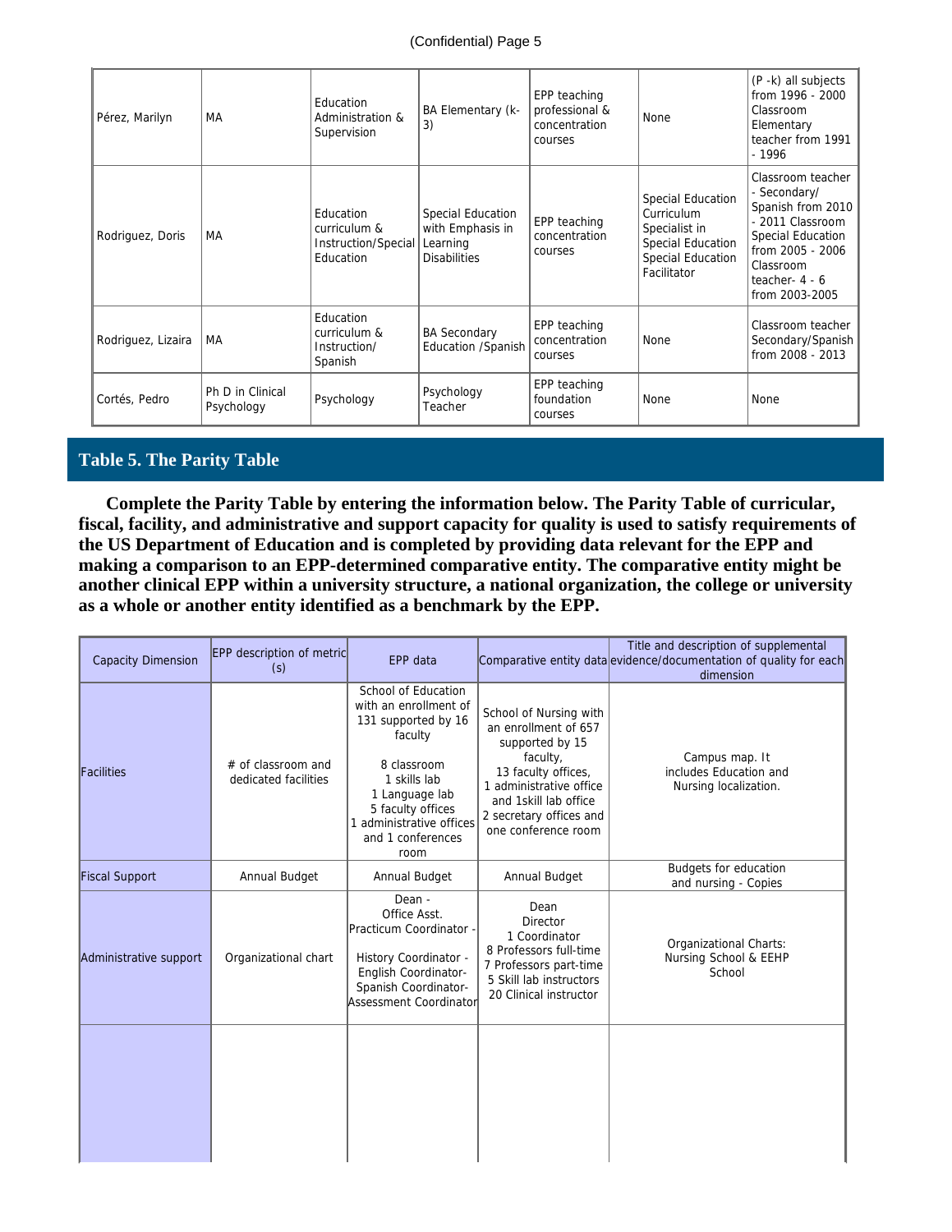#### (Confidential) Page 6

| Candidate support<br><b>Services</b>       | List of services<br>Annual Report on<br>candidate evaluation of<br>support services | Credit for military<br>training.<br>Dedicated point of<br>contact for suppor<br>services for veterans,<br>military<br>servicemembers and<br>their families.<br>Credit for life<br>experiences<br>Advanced placement<br>(AP) credits.<br>Study abroad<br>Weekend/evening<br>college<br>Teacher certification.<br>Remedial services<br>Academic/career<br>counseling services<br><b>Employment services</b><br>for current students.<br>Have our own library.<br>Tuition payment plan.<br>Distance education<br>Undergraduate &<br>Graduate.<br>Disability Service.<br>Housing & meal plans<br>services. | Credit for military<br>training.<br>Dedicated point of<br>contact for suppor<br>services for veterans,<br>military<br>servicemembers and<br>their families.<br>Credit for life<br>experiences<br>Advanced placement<br>(AP) credits.<br>Study abroad<br>Weekend/evening<br>college<br>Teacher certification.<br>Remedial services<br>Academic/career<br>counseling services<br><b>Employment services</b><br>for current students.<br>Have our own library.<br>Tuition payment plan.<br>Distance education<br>Undergraduate &<br>Graduate.<br>Disability Service.<br>Housing & meal plans<br>services. | <b>IPEDS - Institutional</b><br>characteristics                                                                                                                                                        |
|--------------------------------------------|-------------------------------------------------------------------------------------|--------------------------------------------------------------------------------------------------------------------------------------------------------------------------------------------------------------------------------------------------------------------------------------------------------------------------------------------------------------------------------------------------------------------------------------------------------------------------------------------------------------------------------------------------------------------------------------------------------|--------------------------------------------------------------------------------------------------------------------------------------------------------------------------------------------------------------------------------------------------------------------------------------------------------------------------------------------------------------------------------------------------------------------------------------------------------------------------------------------------------------------------------------------------------------------------------------------------------|--------------------------------------------------------------------------------------------------------------------------------------------------------------------------------------------------------|
| Candidate feedback,<br>formal and informal | Surveys and complaint<br>policy                                                     | Faculty & Program<br>evaluations for<br>students.                                                                                                                                                                                                                                                                                                                                                                                                                                                                                                                                                      | Faculty & Program<br>evaluations for<br>students.                                                                                                                                                                                                                                                                                                                                                                                                                                                                                                                                                      | Aggregated Summary<br>of Students Responses<br>FA - 15.<br>Aggregated Summary<br>of Students Responses<br>SP - 16.<br>Comparative<br>Aggregated Summary<br>of Students Responses<br>FA - 15 & SP - 15. |

#### **\*Is the EPP regionally or institutionally accredited?**

- **O** Yes
- No. the EPP is ineligible for regional/institutional accreditation or such accreditation is not available

## **EPP is regionally or institutionally accredited**

 **Your institution/EPP is regional accreditated, please upload PDF copy of the award of regional accreditation here:**

| AAA Acreditation 2014 - 2019                                           |
|------------------------------------------------------------------------|
| MSCHE - Statement Acreditation Status                                  |
| <b>IPEDS</b> - Institutional characteristics                           |
| Nursing School - Organizational Chart                                  |
| Comparative Aggregated Summary of Students Responses FA - 15 & SP - 15 |
| Localization Map                                                       |
| <b>Budgets Nursing &amp; EEHP</b>                                      |
| <b>EEHP Organizational Chart</b>                                       |
|                                                                        |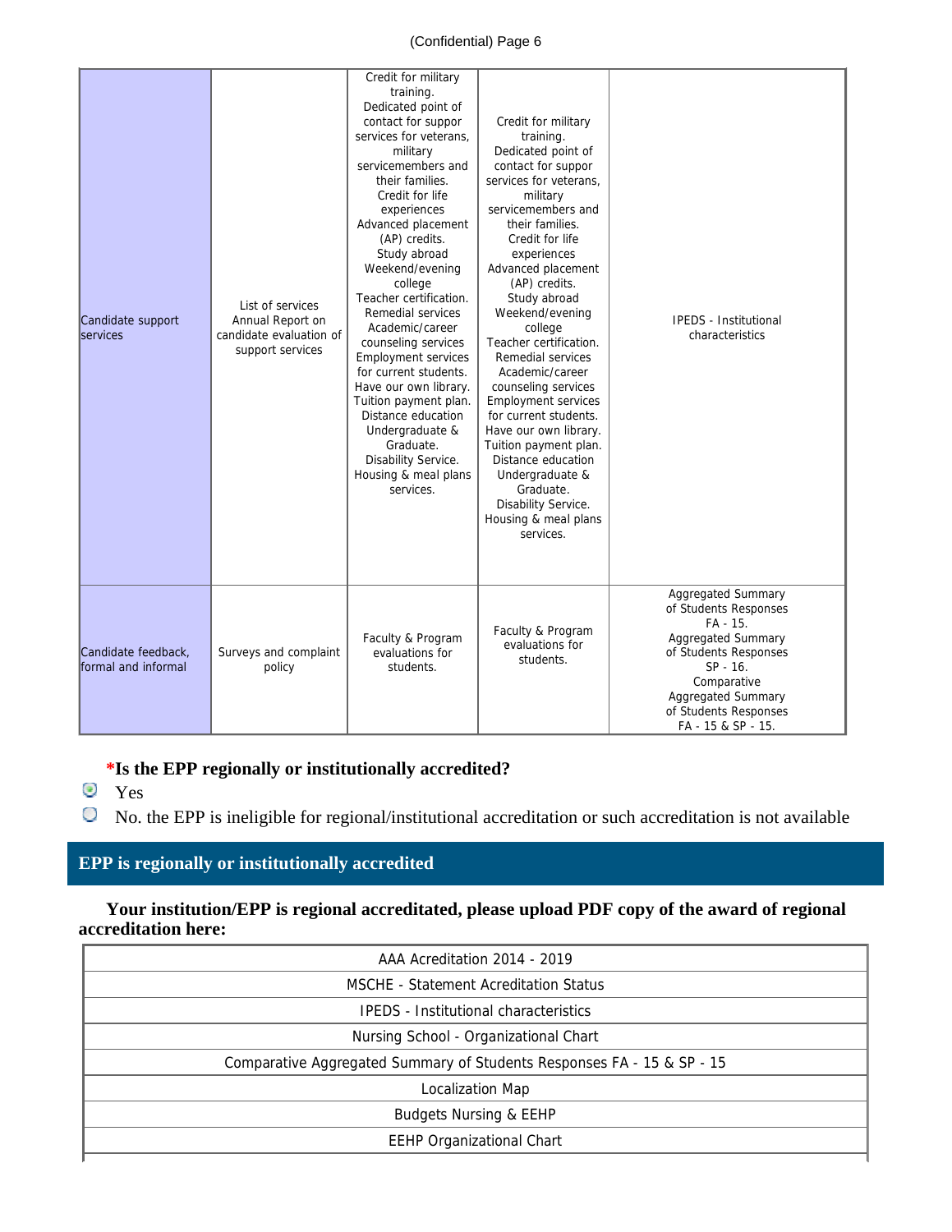CEPR Licence to Operate 2015 - 2020

See **Attachment** panel below.

#### **Table 6: Evidence of Capacity for EPPs that are NOT housed within regionally- or nationallyaccredited institutions of higher education**

**a. Institutional (EPP) ability to meet its financial obligations. The EPP uploads one of three items:** 

1) legal entity's 990 form (for non-profit EPPs) or

2) corporate income tax returns for the past year (for for-profit EPPs), or

3) equivalent evidence of financial health (for international EPPs).

#### **b. Prepared budget for current year. The EPP uploads:**

- 1) the most current approved budget for the current academic or calendar year whichever is most relevant for the EPP's context, or
- 2) Equivalent evidence of revenues and expenditures.

Budget figures must be converted to \$/US dollars if another currency is used.

- **c. Financial projections for long-term financial sustainability. The EPP uploads:**
- 1) Revenues and expense projections for the next two years (either calendar or fiscal), including funding streams, or
- 2) Equivalent evidence of financial sustainability.

If funding is exclusively tuition-based, the EPP must upload:

- 1) Its tuition refund policy, and
- 2) Its teach-out plan in the case that the EPP's programs are discontinued.

#### **d. External audit process. The EPP uploads:**

1) Clean independent audits of a full set of financial statements for the EPP, or

2) equivalent evidence of administrative budgetary oversight (for international EPPs).